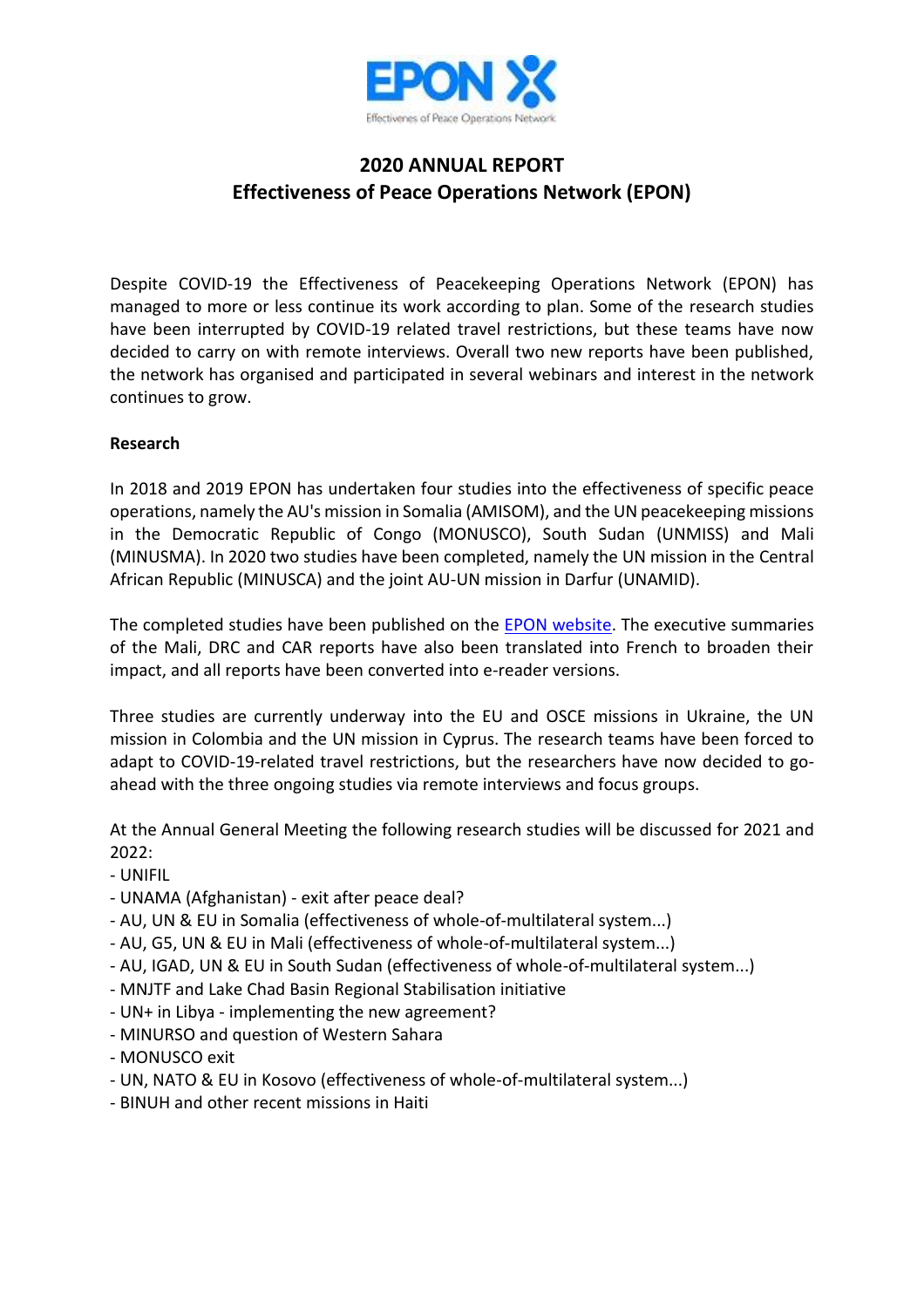

In 2019 and 2020 we have been able to take on approx. 3 to 4 new studies per year. In preparation for the annual meeting, please consider which of these studies you think we should prioritize, and please indicate which of these studies you may want to participate in.

## EPON Related work:

The EPON Secretariat will publish related work on the effectiveness of peace operations at the EPON website. These are studies undertaken by partners that may partly makes use of the EPON methodology or that are otherwise relevant for our focus on the effectiveness of peace operations. If partner institutions have related ongoing work and would like it featured on the website, please forward the published work to the EPON Secretariat (jenny@nupi.no).

### **Partners:**

The network currently has 66 partners (annex 1). 17 partners are included in the funding from the NORGLOBAL grant from the Norwegian Research Council (annex 1). The network is informal and flexible, and those interested in specific studies, or the work of the network more generally is welcome to participate.

## **Dissemination:**

Since COVID-19 was declared a pandemic in March 2020, EPON's seminars have been changed into virtual seminars. The EPON network has adjusted well to these circumstances, as the partners are able to meet through Zoom, Teams and other platforms. The EPON webinars conducted so far have also reached a larger audience than our previous physical seminars. For example, the EPON webinar at the Virtual Stockholm Forum reached over 500 participants.

In 2020 EPON has co-hosted and participated in the following events:

- 4 February, ISA at the UN: "Making UN Peace Operations more Inclusive and Peoplecentered"
- 26 April, Challenges Forum Webinar, in cooperation with Institute for Peace and Security Studies (IPSS) : "The future of Peace Operations"
- 15 May, Stockholm Peace Forum: "Sustaining Peace in the Time of COVID-19".
- 26 June, ACUNS: "Are UN Peacekeeping Operations effective, and if so, at what exactly?"
- 9 September, Oslo Webinar: virtual seminar on the "relationship between humanitarian assistance and peace operations" in cooperation with the Norwegian Centre of Humanitarian Studies.
- 5 November, Geneva Peace Week: "Adaptive Leadership in Support of Sustaining Peace in a Pandemic Environment".

## Social Media:

The number of people on the distribution list has doubled since 2019, and currently consist of 506 people.

The website has during 2020 reached over 9,900 pageviews and 3,590 independent readers. The EPON's presence on social media has had a substantial growth since 2019. The EPON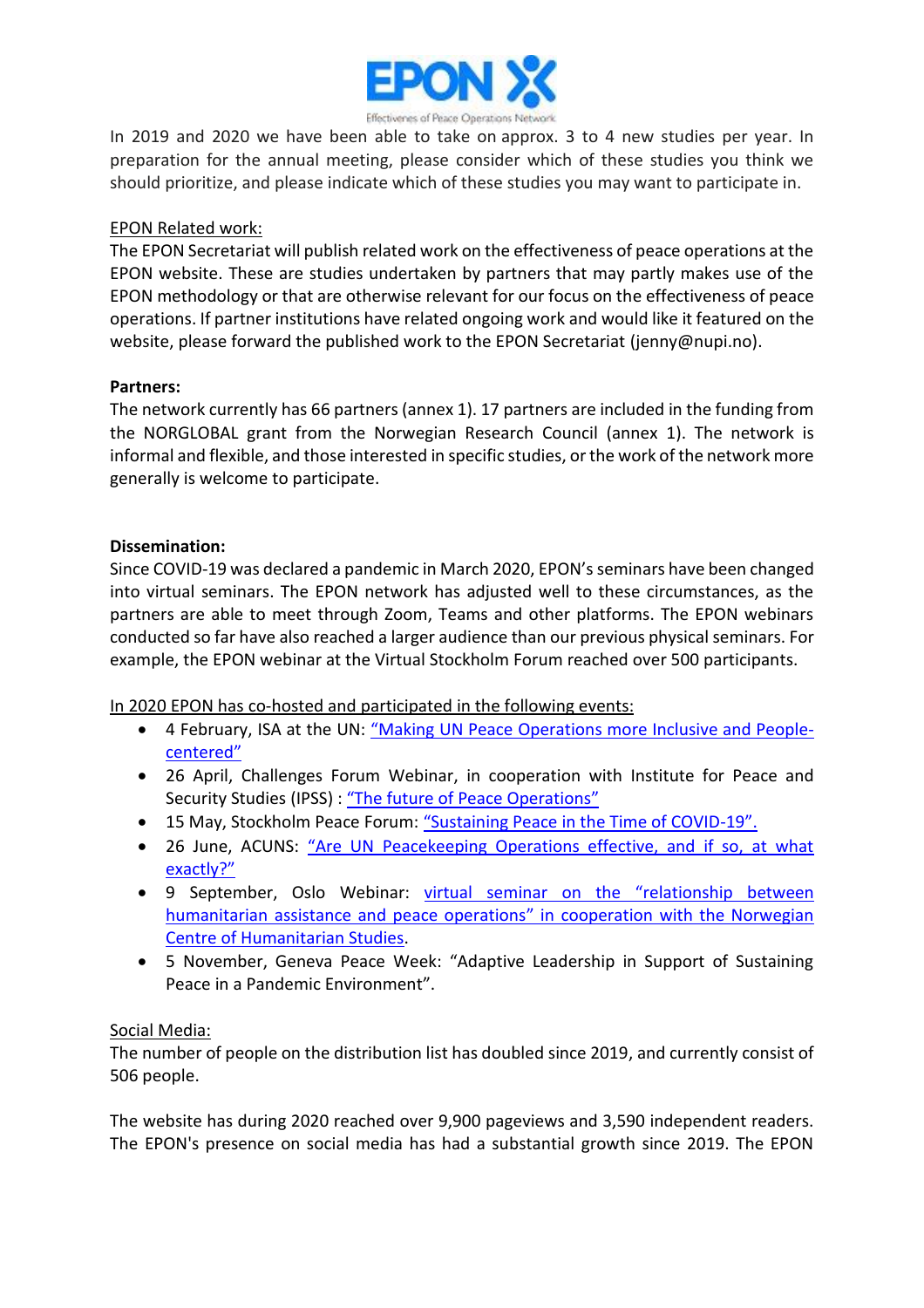

twitter page has doubled its followers and reached 1072 and has published over 1220 tweets. The EPON Facebook page was created in August 2019 and now has 241 followers.

## **EPOT:**

The EPON Secretariat, in collaboration with the Center for Peace Operations in Berlin and SaferGlobe in Helsinki, has developed and tested a concept for an Effectiveness of Peace Operations Visualization Tool (EPOT). EPOT is an interactive web-based visualization to show complexity in peace operations based on the methodology of EPON. The Secretariat is now in the process of building EPOT for release in 2021. EPOT will enable people to engage with the EPON studies in an innovative way that involves searching for key concepts and topics and finding out how they are interlinked with each other.

### **Funding and expenses:**

The network is based on a self-funding model where each partner covers the cost of their participation in the network's activities, including especially the research studies. NUPI has received a network support grant from the Norwegian Research Council for four years from 1 November 2018. This grant is not for research, but to support the network by funding dissemination events (seminars in Africa/AU, Europe/EU, Norway and the USA/UN) and tools (website, dataset, newsletter).

The Norwegian Institute of International Affairs (NUPI) has contributed with funding through the Training for Peace programme (TfP), which is funded by the Norwegian Ministry of Foreign Affairs. This project is about supporting the African Union's peace and security work, and the EPON research supported by TfP have been either African-led peace operations, on UN peace operations in Africa that typically have significant African TCC contributions, special African brigades like the FIB or close working relationships with African peace initiatives.

Several partners have contributed to the research studies by offering their time as an in-kind contribution, or they have generated their own funding to cover their research expenses. The partners are encouraged to apply for funding to cover their participation in the network, including especially the research studies.

Dr. Cedric de Coning Research Proffessor, NUPI EPON Coordinator Oslo, 10 November 2020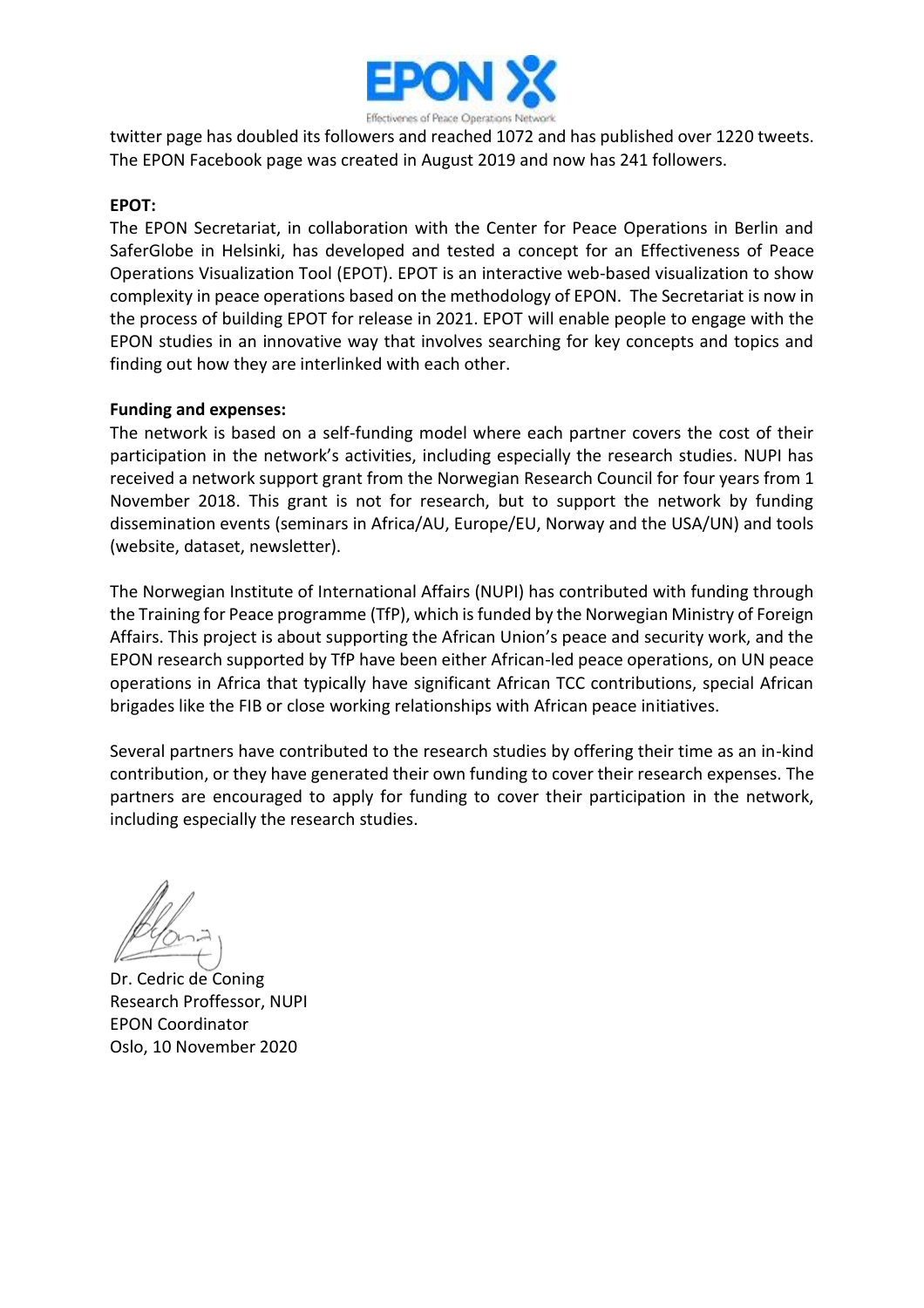

#### **Annex 1: Institutions participating in the EPON network**

#### **1. Norwegian Institute of International Affairs (NUPI) – PI\***

## **2. African Center for the Constructive Resolution of Disputes (ACCORD), South Africa**

- 3. Army War College, Abuja, Nigeria
- 4. Army War College, USA
- 5. Austrian Study Centre for Peace and Conflict Resolution (ASPR), Vienna
- 6. Australian Strategic Policy Institute
- 7. Aoyama Gakuin University, Japan
- 8. Balsille School, University of Waterloo
- 9. Bangladesh Institute of Peace Support Operation (BIPSOT), Dhaka, Bangladesh
- 10. Beijing Foreign Studies University (BFSU), Beijing, China

## **11. Cairo International Centre for Conflict Resolution, Peacekeeping & Peacebuilding (CCCPA), Egypt**

- 12. Center for Civilians in Conflict (CIVIC), Washington D.C. USA
- **13. Center for Strategic and International Studies (CSIS-Jakarta), Indonesia**
- 14. Centre Thucydide of the University of Paris-Panthéon-Assas
- 15. Center on International Cooperation (CIC), New York, USA
- 16. China Peacekeeping Police Training Center/Police University, Langfang, China
- 17. Crisis Management Center (CMC-Finland), Helsinki, Finland
- 18. Danish Institute for International Studies (DIIS), Copenhagen, Denmark
- 19. Geneva Centre for Democratic Control of Armed Forces (DCAF), Geneva, Switzerland

#### **20. German Peace Operations Centre (ZIF), Germany**

- 21. European Institute for Peace
- 22. European Union Institute for Security Studies (EUISS), Paris
- 23. Finnish Defence Forces International Centre (FINCENT), Helsinki, Finland

#### **24. Folke Bernadotte Academy (FBA), Sweden**

- 25. Center for UN Studies, Fudan University, Shanghai, China
- 26. Geneva Centre for Security Policy (GCSP), Geneva, Switzerland
- 27. German Police University
- 28. George Washington University
- 29. Georgetown University
- 30. Global Centre for the Responsibility to Protect (GCR2P), New York, USA
- 31. Global Governance Institute (GGI), Brussels, Belguim
- 32. Global Public Policy Institute (GPPi), Berlin, Germany
- 33. Helmut Schmidt University, Hamburg
- 34. Igarapé Institute, Rio de Janeiro, Brazil
- **35. International Peace Institute (IPI), USA**

#### **36. Institute for Peace and Security Studies (IPSS), Ethiopia**

- 37. Institute for Security Studies (ISS), Pretoria, South Africa
- 38. Kofi Annan International Peacekeeping Training Centre (KAIPTC), Accra, Ghana
- 39. Krock Institute, Colombia

## **40. Laurea University of Applied Sciences, Finland**

- 41. Maastricht University
- 42. National Institute for Defense Studies (NIDS), Tokyo, Japan
- **43. Norwegian Defence International Centre (NODEFIC), Norway**
- **44. Norwegian Defence University College (NDUC/FHS), Norway**

#### **45. Norwegian Police University College (PHS), Norway**

- 46. NUST, Center for International Peace and Stability (CIPS), Pakistan
- 47. NUST Institute of Peace and Conflict Studies (NIPCONS), Islamabad, Pakistan